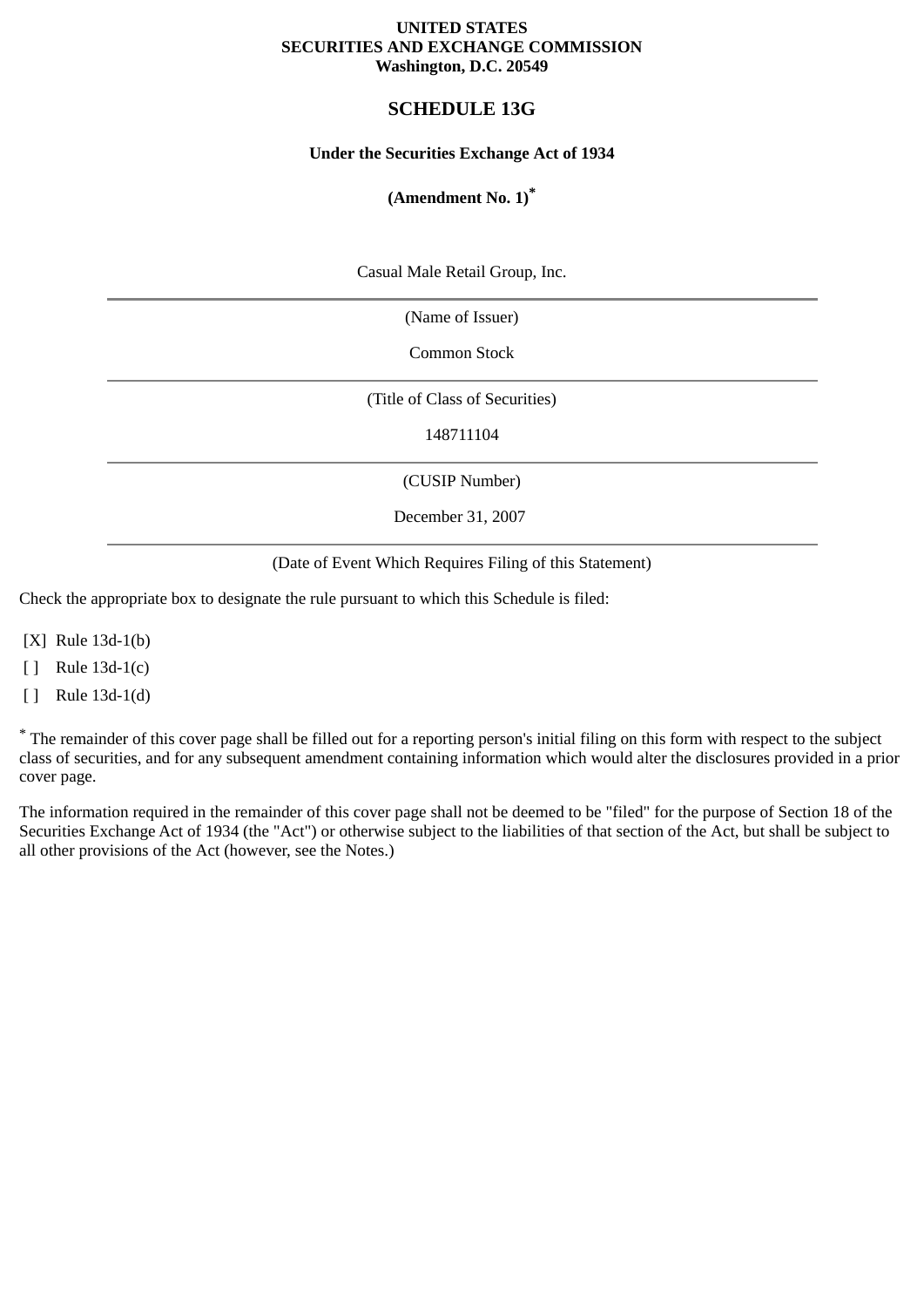| 1.                                                      | <b>NAMES OF REPORTING PERSONS</b><br>I.R.S. IDENTIFICATION NO. OF ABOVE PERSONS (ENTITIES ONLY) |                               |                  |  |  |
|---------------------------------------------------------|-------------------------------------------------------------------------------------------------|-------------------------------|------------------|--|--|
|                                                         | Wellington Management Company, LLP<br>04-2683227                                                |                               |                  |  |  |
| 2.                                                      | CHECK THE APPROPRIATE BOX IF A MEMBER OF A GROUP                                                |                               |                  |  |  |
|                                                         | $(a)$ [ ]<br>$(b)$ []                                                                           |                               |                  |  |  |
| 3.                                                      | <b>SEC USE ONLY</b>                                                                             |                               |                  |  |  |
| 4.                                                      | CITIZENSHIP OR PLACE OF ORGANIZATION                                                            |                               |                  |  |  |
|                                                         |                                                                                                 | <b>Massachusetts</b>          |                  |  |  |
| <b>NUMBER OF</b>                                        |                                                                                                 | 5. SOLE VOTING POWER          | $\boldsymbol{0}$ |  |  |
| <b>SHARES</b><br><b>BENEFICIALLY</b>                    |                                                                                                 | <b>6. SHARED VOTING POWER</b> | 2,509,400        |  |  |
| <b>OWNED BY EACH</b><br><b>REPORTING</b><br>PERSON WITH |                                                                                                 | 7. SOLE DISPOSITIVE POWER     | $\mathbf{0}$     |  |  |
|                                                         |                                                                                                 | 8. SHARED DISPOSITIVE POWER   | 4,643,800        |  |  |
| 9.                                                      | AGGREGATE AMOUNT BENEFICIALLY OWNED BY EACH REPORTING PERSON                                    |                               |                  |  |  |
|                                                         | 4,643,800                                                                                       |                               |                  |  |  |
| 10.                                                     | CHECK IF THE AGGREGATE AMOUNT IN ROW (9) EXCLUDES CERTAIN SHARES                                |                               |                  |  |  |
|                                                         | $\lceil$                                                                                        |                               |                  |  |  |
| 11.                                                     | PERCENT OF CLASS REPRESENTED BY AMOUNT IN ROW (9)                                               |                               |                  |  |  |
| 12.                                                     | 11.23%                                                                                          |                               |                  |  |  |
|                                                         | TYPE OF REPORTING PERSON                                                                        |                               |                  |  |  |
|                                                         | IA                                                                                              |                               |                  |  |  |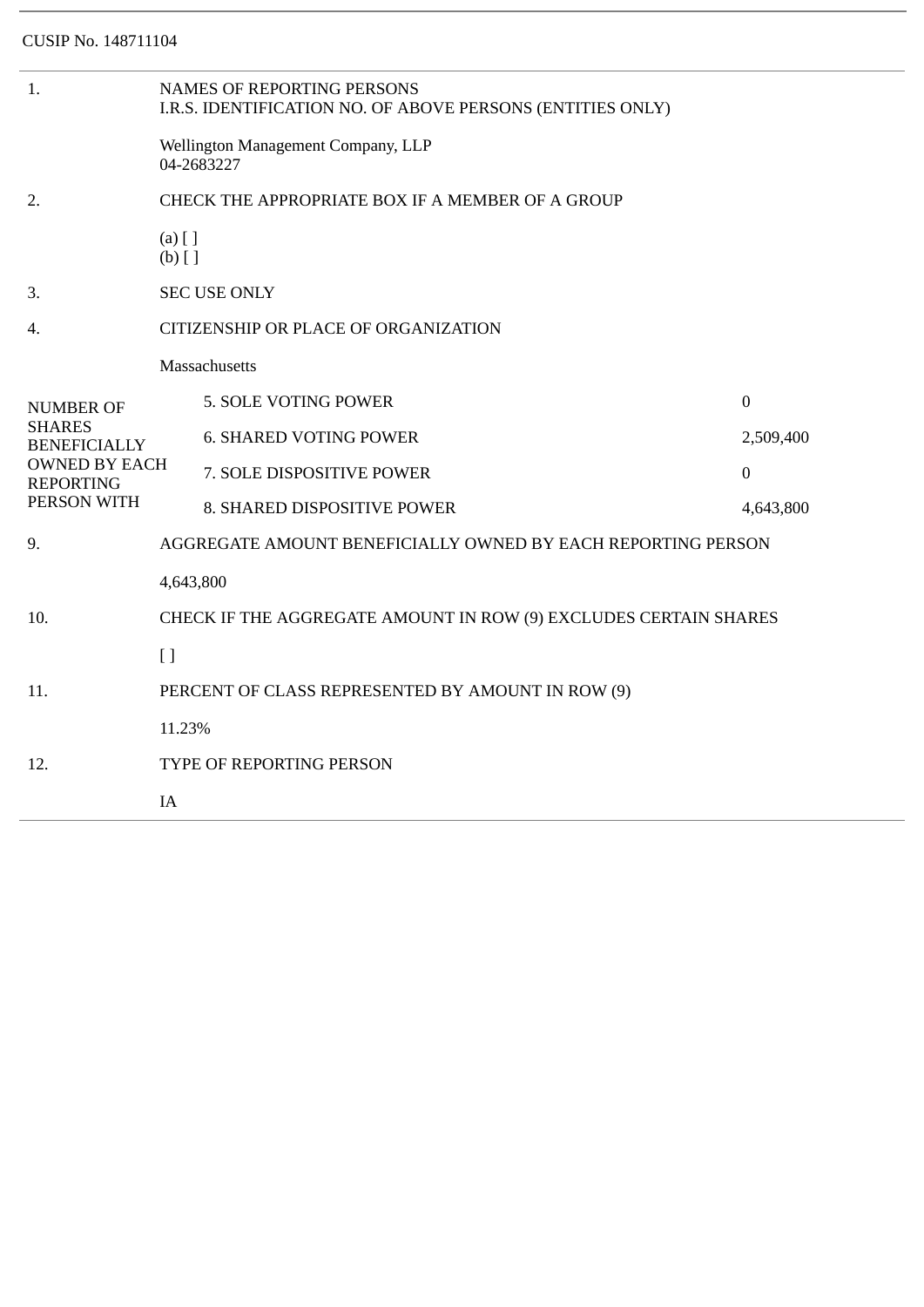#### **Item 1.**

- **(a) Name of Issuer** Casual Male Retail Group, Inc.
- **(b) Address of Issuer's Principal Executive Offices** 555 Turnpike Street Canton, MA 02021

#### **Item 2.**

- **(a) Name of Person Filing** Wellington Management Company, LLP (''Wellington Management'')
- **(b) Address of Principal Business Office or, if None, Residence** 75 State Street Boston, MA 02109
- **(c) Citizenship Massachusetts**
- **(d) Title of Class of Securities** Common Stock
- **(e) CUSIP Number** 148711104

# **Item 3. If This Statement is Filed Pursuant to Rule 13d-1(b), or 13d-2(b) or (c), Check Whether the Person Filing is a:**

- (a) [ ] Broker or dealer registered under Section 15 of the Act (15 U.S.C. 78o).
- (b)  $\begin{bmatrix} \end{bmatrix}$  Bank as defined in Section 3(a)(6) of the Act (15 U.S.C. 78c).
- (c) [ ] Insurance Company as defined in Section 3(a)(19) of the Act (15 U.S.C. 78c).
- (d) [ ] Investment Company registered under Section 8 of the Investment Company Act of 1940 (15 U.S.C. 80a-8).
- (e)  $[X]$  An investment adviser in accordance with Rule 240.13d-1(b)(1)(ii)(E);
- (f)  $\lceil$  An employee benefit plan or endowment fund in accordance with Rule 240.13d-1(b)(1)(ii)(F);
- (g)  $[]$  A parent holding company or control person in accordance with Rule 240.13d-1(b)(1)(ii)(G);
- (h) [ ] A savings association as defined in Section 3(b) of the Federal Deposit Insurance Act (12 U.S.C. 1813);
- (i)  $\lceil \rceil$  A church plan that is excluded from the definition of an investment company under Section 3(c)(14) of the Investment Company Act of 1940 (15 U.S.C. 80a-3);
- (i)  $\lceil \cdot \rceil$  Group, in accordance with Rule 240.13d-1(b)(1)(ii)(J).

If this statement is filed pursuant to Rule  $13d-1(c)$ , check this box [ ]

# **Item 4. Ownership.**

Provide the following information regarding the aggregate number and percentage of the class of securities of the issuer identified in Item 1.

(a) Amount Beneficially Owned:

Wellington Management, in its capacity as investment adviser, may be deemed to beneficially own 4,643,800 shares of the Issuer which are held of record by clients of Wellington Management.

(b) Percent of Class:

11.23%

(c) Number of shares as to which such person has:

| explain of Five Deveent on Lees of Class |                                                              |           |  |  |  |
|------------------------------------------|--------------------------------------------------------------|-----------|--|--|--|
|                                          | (iv) shared power to dispose or to direct the disposition of | 4,643,800 |  |  |  |
|                                          | (iii) sole power to dispose or to direct the disposition of  |           |  |  |  |
|                                          | (ii) shared power to vote or to direct the vote              | 2,509,400 |  |  |  |
|                                          | (i) sole power to vote or to direct the vote                 |           |  |  |  |

# **Item 5. Ownership of Five Percent or Less of Class.**

If this statement is being filed to report the fact that as of the date hereof the reporting person has ceased to be the